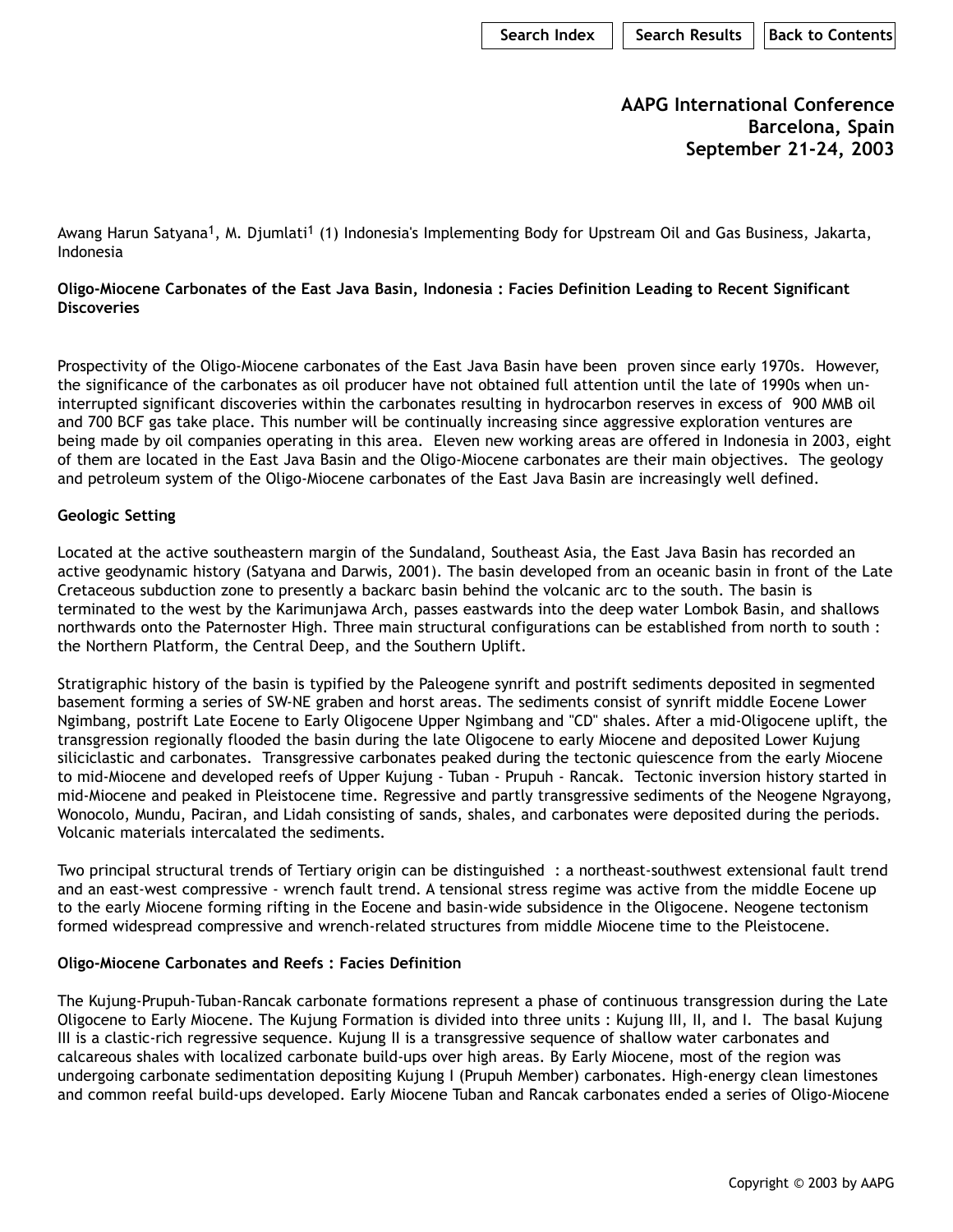

Figure 1 Paleogene paleo-geography of East Java Basin.

## carbonate sedimentation.

Two modes of Oligo-Miocene carbonate deposition can be distinguished (Figure 1) : (1) deposition on a land-attached platform, and (2) deposition on offshore isolated platforms. A continuous southwest-northeast - bend - to west-east trending Oligo-Miocene shelf-edge separated these two domains of carbonate deposition. The bending of the shelf edge occurred to the south of Semarang and actually may represent two different principal tectonic trends during the Tertiary. The shelf-edge barrier had remained in its present position during the Tertiary and had accommodated the change of sediments from northern platform to central deep during the period of Kujung to Ngrayong sedimentation.

To the north of the shelf-edge barrier, the deposition of the Oligo-Miocene carbonates/reefs were controlled by the segmented basements of the land-attached platform. The segmented basement formed a number of horsts and grabens trending roughly southwest-northeast facilitating the deposition of the carbonates. From west to east, the main horsts and grabens are : the Karimunjawa Arch, the Muriah Trough, the Bawean Arch, the Tuban/Bawean-Florence Trough, the JS 1 Ridge, the Central Deep-Masalembo Trough, the North Madura Platform, the JS 5 Trough and the Sibaru Platform. Three carbonate reef facies are recognized within this area (Figures 1, 2) : (1) fringing reef at rim of basement, (2) basinal lime mud mound, and (3) patchreef over platform. Fringing reef at rim of basement is characterized by extensive shoal water carbonate deposition. Camar and KE 40 Fields is an example of this type. Basinal lime mud mound is a shallow basinal area of open marine characterized by fine clastic and low energy limestone deposits. KE-5 and Poleng Fields are examples of this type. Patchreef over platform is an extensive, eastwest positive area of shallow water carbonate deposition characterized by a wave-washed, high energy bank edge carbonates. The Bukit Tua and Jenggolo Fields to the north of Madura are examples of this type. In this land-attached platform, reefal build-ups occurred mostly along the shelf margin and along the fault bounded basin margins of the structural units. They are less developed in the more northerly shelf areas where the rate of subsidence was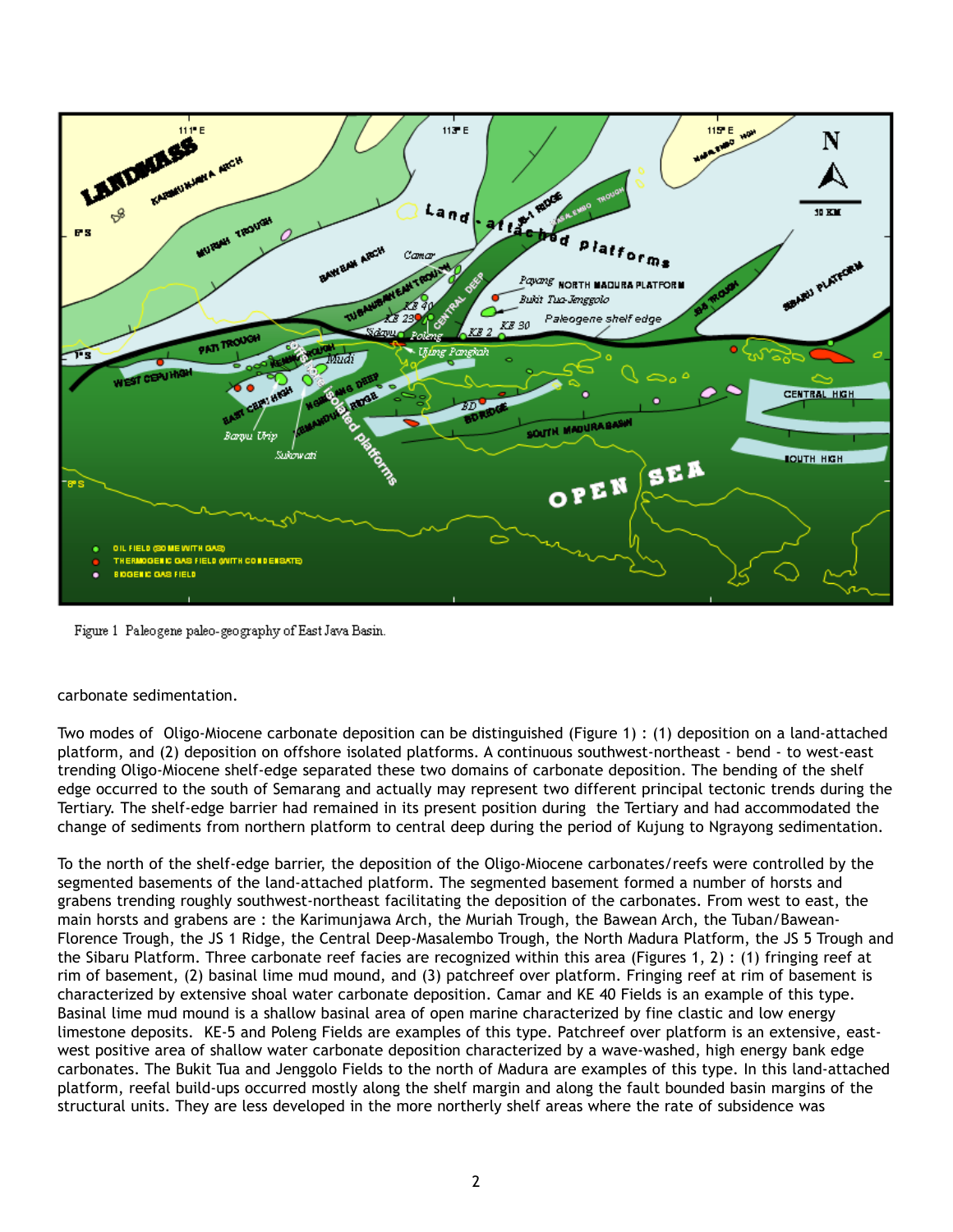

Figure 2 Depositional Facies of the Oligo-Miocene Carbonates of the East Java Basin

insufficient to allow substantial vertical growth in addition to much clastic poisoning.

Along the shelf-edge area, one type of carbonate facies is recognized namely the shelf edge barrier reef characterized by a wave-washed, high energy bank edge along the southern margin. The Ujung Pangkah, KE-2, and KE-30 Fields are examples of this type (Figures 1, 2).

To the south of the Paleogene shelf-edge barrier, the deposition of the Oligo-Miocene carbonates and reefs were controlled by the segmented basements forming the offshore isolated platforms (Figures 1, 2). The isolated platforms represent a number of horsts and grabens trending roughly WSW-ENE and laterally much narrower than their counterparts in the northern land-attached platform. These isolated highs are faulted basement highs. From west to east, the horsts and grabens are : the Pati Trough, the West Cepu High, the Kening Trough, the East Cepu High, the Ngimbang Deep, the Kemandung Ridge, the North BD Half Graben, the BD Ridge, the South BD Half Graben, and the Central High-Southern Deep-South High to the south of the Kangean Island. Reefs grew above these highs forming pinnacle reefs over offshore isolated platforms. Pinnacle reefs on local paleo-highs were able to keep pace with transgression. The isolated platforms generally dip to the WSW drowning their western parts resulting in backstepping transgressive sequences to the east. Drowning history of the western East Cepu High and BD Ridge can be found in Purwaningsih *et al*. (2002) and Purwaningsih (2003). In this situation, reefs continually growing at the eastern parts of the isolated platforms and fine sediments were deposited at the western parts ending the reef growth. The Mudi, Banyu Urip, and BD Fields are examples of this type. Good to exellent porosities mainly in the upper parts of the reefs characterize these fields.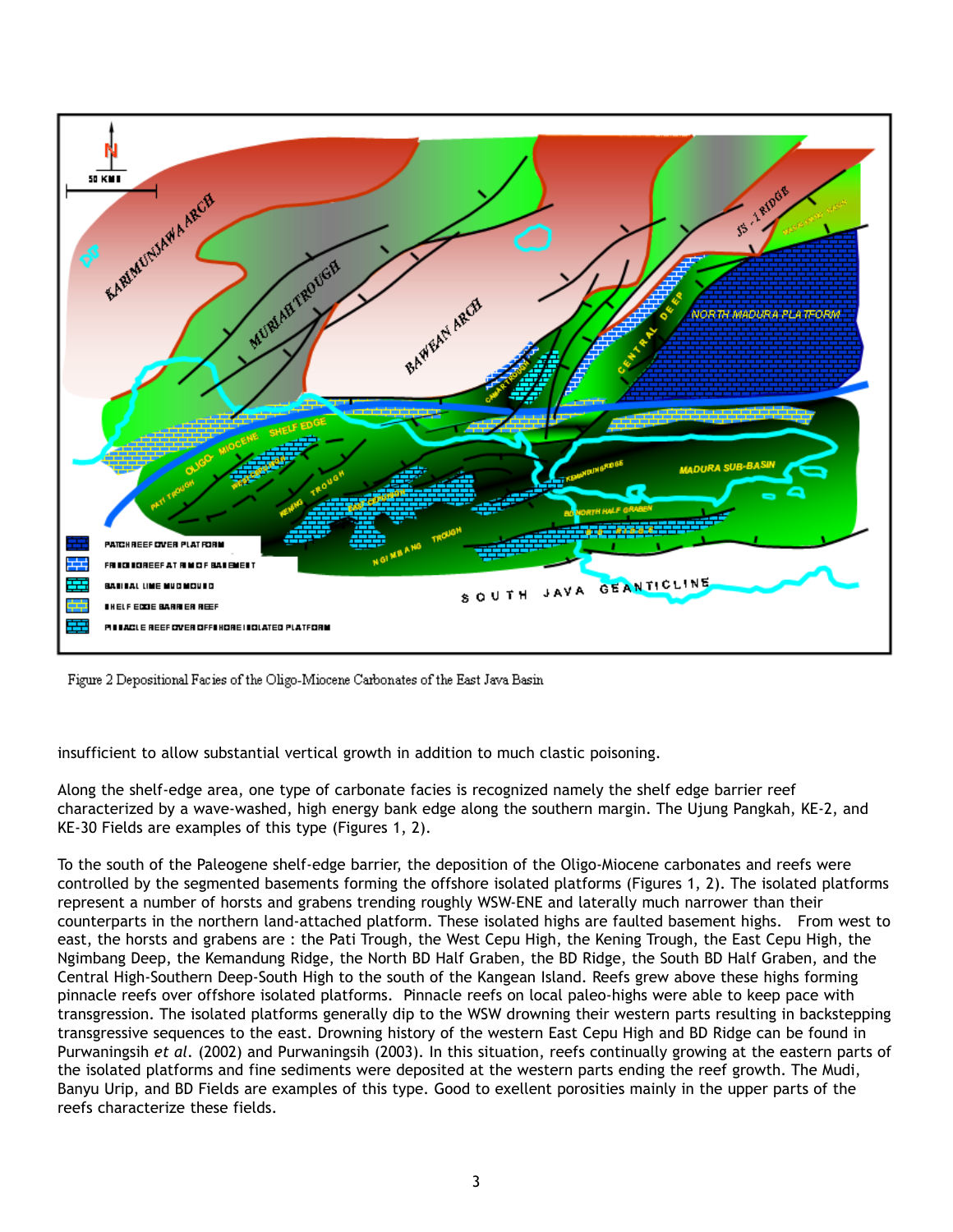The Kujung III/II carbonates have moderate matrix porosity that has been enhanced locally by fracturing. The average porosity is 23 - 25 %. Average permeability is excellent (160 mD in Camar field). The Kujung I reefs exhibit good to excellent reservoir characteristics ( porosity 20 - 30 % and permeabilities up to 194 mD). In some places like the Madura Platform porosity is expected from repeated exposure on the crest of the old Madura Platform.

# **Petroleum System**

Recent hydrocarbon discoveries within the Oligo-Miocene carbonates of the East Java Basin reflect the effectiveness of the related petroleum system involving mature source rocks (kitchen area), migration pathways, good carbonate reservoirs, resilient seals, and good stratigraphic traps. This is supported with related timing of generationmigration-trapping and good preservation of accumulation. Detailed petroleum system of the East Java Basin can be found in Satyana and Purwaningsih (2002, 2003).

The proven kitchen areas generating hydrocarbons for offshore discoveries of Camar, KE-13, KE-40, Ujung Pangkah, Sidayu, KE-23 B, Poleng, Bukit Tua, Payang, Jenggolo, and BD are the Bawean Trough, Central Deep and South Madura Sub-Basin. Source rocks are organically rich shales and some coals of the Eocene Ngimbang Formation. The source rocks are of marginal marine, deltaic, and lacustrine origin. Maturation started in the Middle Miocene by reactivation and renewed subsidence of many depression areas causing further burial. Hydrocarbons migrated from kitchen areas into the Kujung carbonate traps through carrier beds laterally or through faults vertically. Onshore discoveries of Rembang, Banyu Urip and Mudi were sourced by Ngimbang and/or Early Miocene Tuban shales deposited in low areas flanking the West and East Cepu High. Onshore maturity is caused by compensational isostatic subsidence due to Middle to Late Miocene inversion along the Rembang-Madura zone. Charging of hydrocarbons took place through lateral migration by carrier beds or by interfaces between Upper Kujung reservoir and Tuban sources as well as through faults from Ngimbang shales. Moderate to significant content of  $CO<sub>2</sub>$  polluted some discoveries and is considered may associate with thermal decomposition of carbonate sources/ reservoirs or volcanic activity in this area or with. A regional seal for reservoirs of the Kujung I is provided by widespread thick Tuban Formation claystones. Intraformational shales seal the carbonate reservoirs of the Kujung II and Kujung III.

# **Significant Recent Discoveries and Future Potential**

Recent success of exploring Oligo-Miocene carbonates of the East Java Basin was begun by the Premier Oil Pangkah in November 1998 when they drilled Ujung Pangkah-1 well at offshore East Java. The well tested 20,7 MMCFGPD, 703 BOPD, and 172 BCPD from the Lower Tuban and Upper Kujung carbonates. In the last five years, continuing significant oil and gas discoveries have been taking place within all carbonate facies. These recent discoveries have been reported by Satyana and Darwis (2001) and Satyana (2002). Average success ratio of the discoveries is around 70 %. The most significant discoveries were : Banyu Urip-1 (ExxonMobil Cepu, tested 3985 BOPD), Sukowati-1 (JOB Pertamina-Devon/now PetroChina Tuban, tested 7697 BOPD), Bukit Tua-1 (Gulf/now ConocoPhillips Ketapang, tested 7361 BOPD), and Jenggolo-1 (Gulf, tested 3602 BOPD).

These recent discoveries have contributed new hydrocarbon recoverable reserves in excess of 900 MMBO and 700 BCF gas. Total resources (in place) of prospects and leads of the PSC contractors working in the East Java Basin from the Oligo-Miocene reefs are around 15 BBO and 19 TCFG or 18 BBOE (billion barrels oil equivalent) from 45 prospects and 43 leads. Future prosperity of East Java Basin lies within these Oligo-Miocene reefs. Deliberate definition of the carbonate facies, integrated with the knowledge of the basin's stratigraphy, structure, geochemistry, and petroleum system, has enhanced the exploration success in this area.

# **References**

- Satyana, A.H. and Darwis, A., 2001, Recent significant discoveries within Oligo-Miocene carbonates of the East Java Basin : integrating the petroleum geology : *Proceedings Indonesian Association of Geologists (IAGI) 30th annu. conv. and Geosea 10th Regional Congress*, p. 42-46.
- Satyana, A.H. and Purwaningsih, M.E.M., 2002, Geochemistry and habitats of oil and gas in the East Java Basin : regional evaluation and new observations, *Proceedings Indonesian Association of Geologists (IAGI)*, 31st Annual